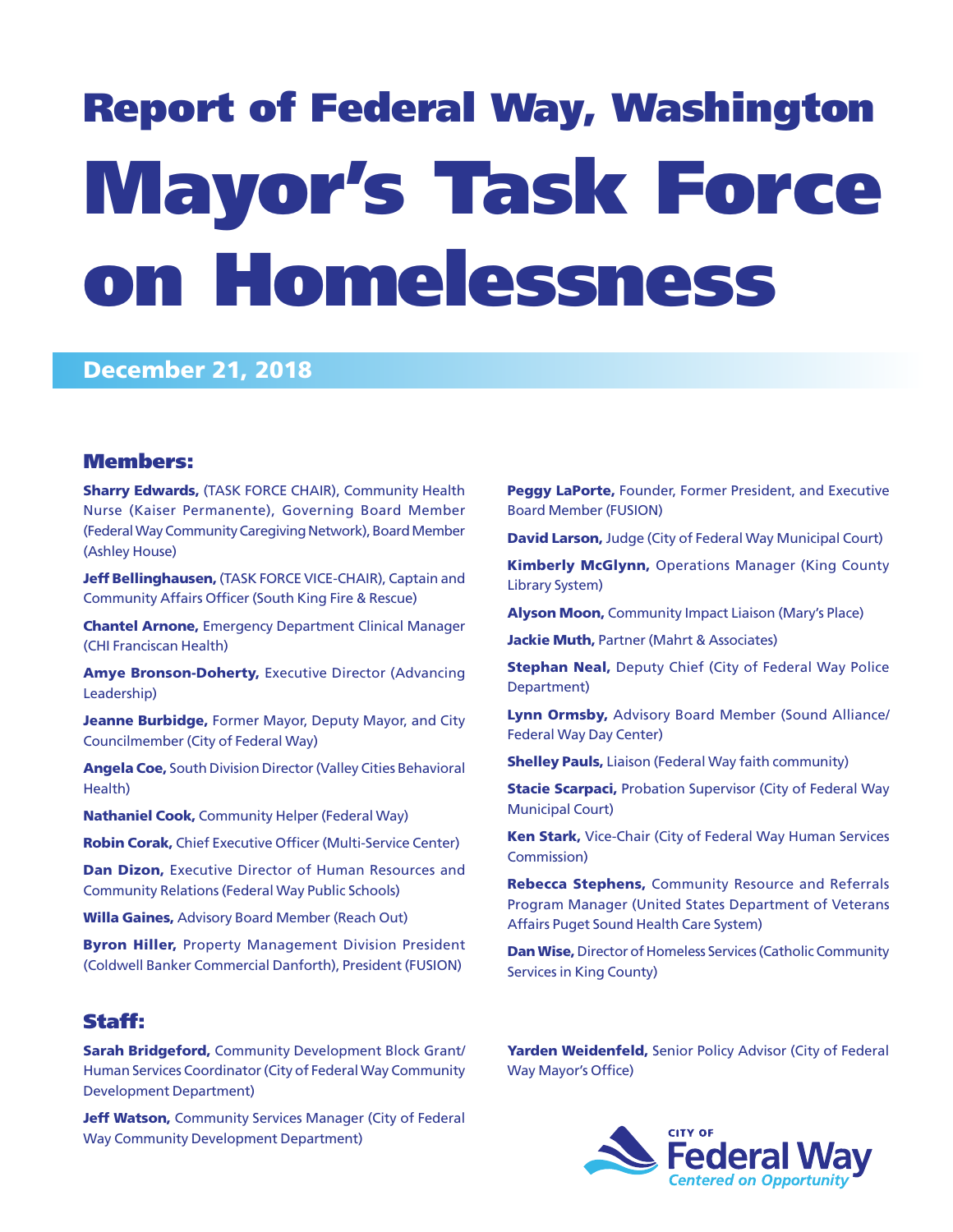# **REPORT OF FEDERAL WAY, WASHINGTON MAYOR'S TASK FORCE ON HOMELESSNESS**

# *In a time of crisis people want to know that you care, more than they care what you know* **– Will Rogers**

# **I. INTRODUCTION**

During its February 2018 retreat, the Federal Way City Council identified increasing homelessness in our community as a significant priority for the City. In response to the Council's acknowledgement and the efforts of the Mayor's Homeless Mothers and Children Initiative (HMCI) in 2017, Mayor Ferrell convened the broader Homelessness Task Force in April 2018. The group was charged with working to better understand homelessness in Federal Way and to develop a Strategic Plan of Action.

## **II. FINDINGS**

#### **A. Causes and Impacts for People Experiencing Homelessness**

Our community and its leaders must start by abandoning any preconceived notions about homelessness and its causes. The reality is that the causes of homelessness are as varied as the individuals experiencing homelessness. *See* Appendix A.

This means that any attempt to develop cookie cutter solutions or to develop narrow or limited programs that do not fit as part of a comprehensive solution will not truly address the root causes of a pervasive problem affecting countless individuals and families.

Some efforts intended as solutions may actually exacerbate homelessness if they are implemented without a keen understanding of the individual, community, societal, and institutional dynamics that operate at the root cause level. Truly effective and compassionate solutions must focus on eliminating, or at least mitigating, the root causes of homelessness for each individual served so that they can move forward on a path to the ultimate goal of sustainable housing and a stable lifestyle.

Experiencing homelessness means living in crisis. Imagine having no place to go, no warm, safe, and dry place to sleep. No guarantee of the next meal, or even water to drink. Simple daily living essentials that most of us take for granted are rare luxuries for the homeless.

People experience homelessness differently. Families live in their cars if they cannot find shelter. Family life is disrupted as children struggle to do well in school and to fit in socially. Homelessness creates despair, hopelessness, and depression, which feels insurmountable similar to being at the bottom of a deep well without a ladder. No connections, no social network, no stability, no getting out.

Stories from people experiencing homelessness tell a tale of constant fear and desperation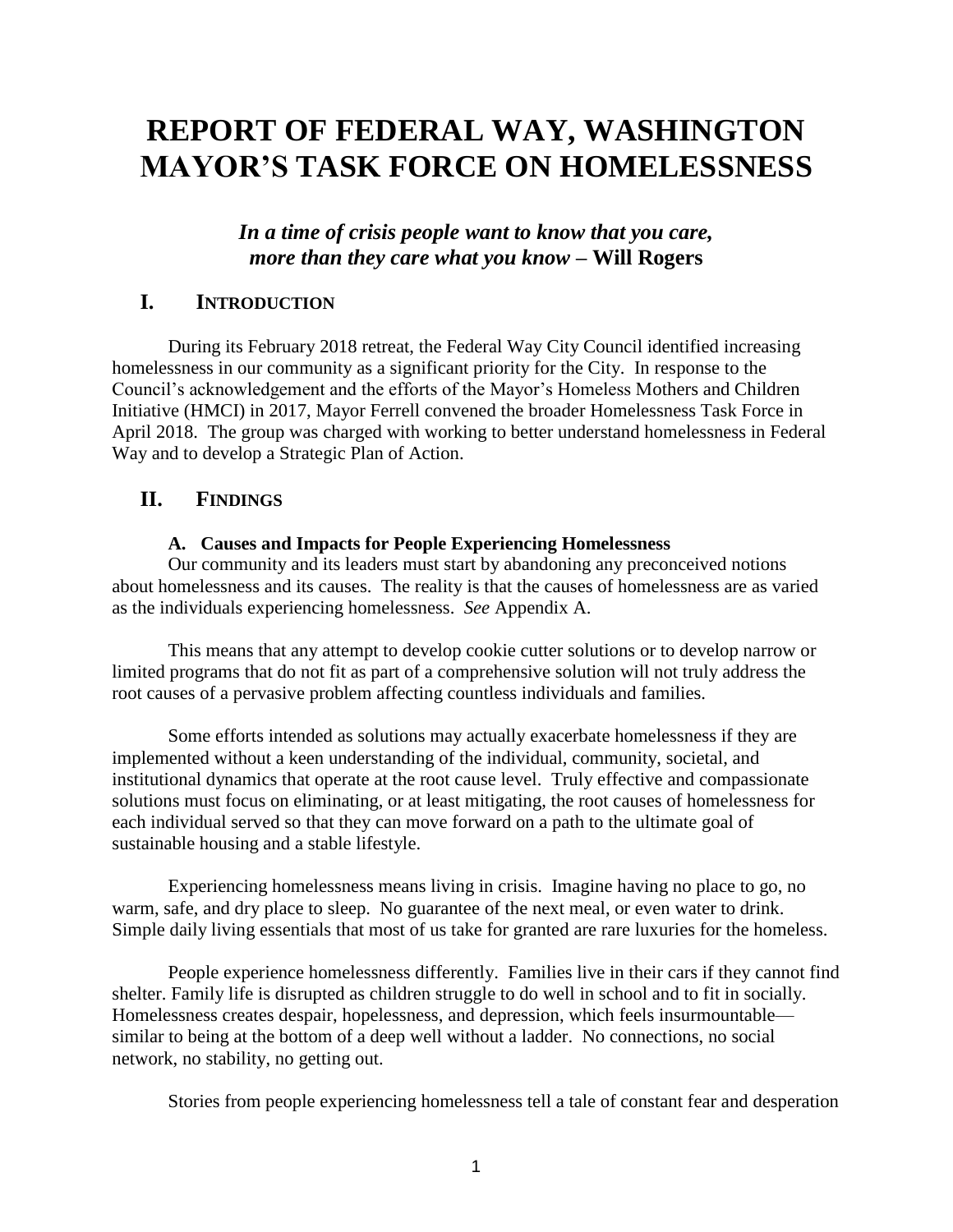because of the inability to meet basic human needs. It is a tale of indignity fueled by the contempt with which the homeless are treated. Contrary to much of public perception, people experiencing homelessness are often *victims* of crime and abuse themselves since they are exposed to the elements and have no ability to protect themselves or their possessions.

## **B. Community Impacts of Homelessness i. Introduction**

In addition to the impacts on the people experiencing homelessness, the community impacts are broad and wide-ranging. In many ways, the impacts are creating a "them and us" atmosphere based upon misperceptions that all people experiencing homelessness are creating problems for the community; this is simply not true.

There is a general perception that providing more services to the homeless population has prompted criminals to come to our community to take advantage of those services. This perception makes it more difficult to build trust and cooperation by all concerned. However, the majority of people experiencing homelessness lives beneath the radar as law-abiding citizens. They are struggling for normalcy in a world that is full of barriers and the lack of community resources that can help break down those barriers.

#### **ii. Public Safety and Crime**

With that said, some people experiencing homelessness are impacting the community adversely with substance abuse, theft, trespass, threatening behavior, other criminal conduct, panhandling, and unlawful encampments that create health dangers for the community and for the occupants themselves with violent crime, litter, lack of sanitation and adequate healthcare, used drug paraphernalia (including used needles), food waste, and human waste. Fires have also been a dangerous result of the encampments and have threatened homes as well as property. The net effect is increased concern by members of the community for their safety, health, property, and even environmental concerns with encampments that pollute our watersheds, especially at or near the Hylebos.

Furthermore, there is increasing police and code compliance involvement in responding to the law violations and other problems associated with the destructive behavior by some in the homeless community. The overall crime rate in Federal Way has dramatically declined in both 2017 (by ten percent) and 2018 (by approximately another ten percent as of the writing of this report), but police are nevertheless experiencing an alarming increase in crime committed by a certain percentage of the homeless population, primarily those living in encampments. From 2016 to 2017, empirical data from Federal Way show a 105% increase in criminal calls for service involving a person or people experiencing homelessness. A large number of these calls involve criminal trespass, which some regard as endemic to the homelessness crisis and the lack of available services.

## iii. **Specific Effects on Residents and Businesses**

The term "experiencing homelessness" can be applicable to members of the larger community if one applies the term to those in the community who are forced to expend their own money cleaning up property, repairing property, replacing stolen property, and paying security costs and other direct and indirect expenses associated with issues caused by a small percentage of those actually experiencing homelessness in the community.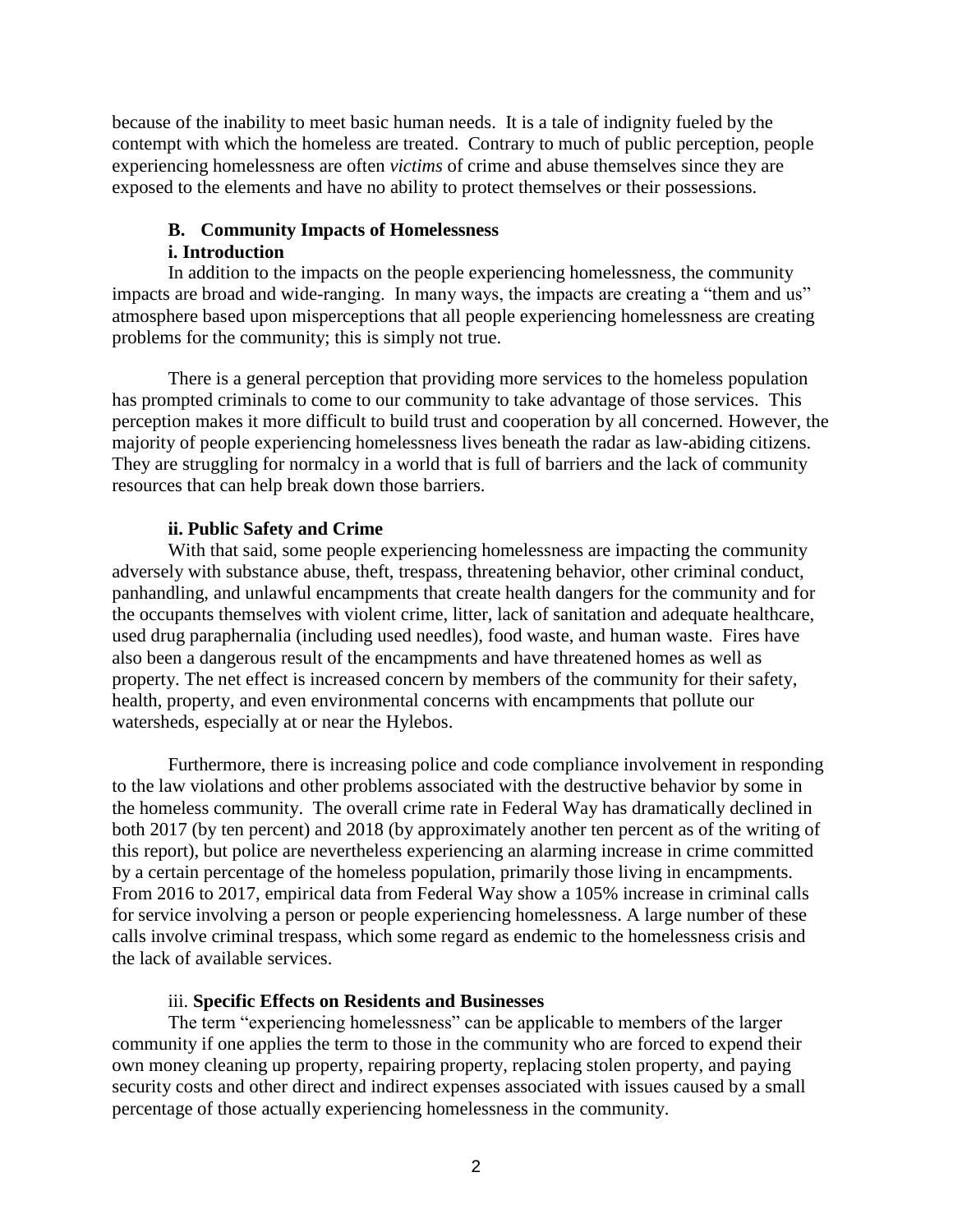Businesses and residents want a community that is safe, clean, and affordable. Businesses look for a community where business costs are manageable. The impact of the homeless issue on businesses is a valid concern because of the direct and indirect costs of reacting to the problems experienced.

#### iv. **Conclusion**

However, perhaps the most troublesome impacts on the community are the sense of frustration and helplessness by many and the "them and us" atmosphere created when people feel victimized by what seems to be endless and uncontrollable adverse impacts, including the effects of criminal conduct. The reaction by many is to oppose or cast a negative light on any attempts to provide services to people perceived as the perpetrators. The resultant environment of mistrust creates a no-win cycle. Specifically, the cycle of homelessness continues because some of its root causes, such as addiction and untreated mental illness, are not addressed in therapeutic and constructive ways when needed programs are cut, limited, or even prevented. We must do all that we can to build an atmosphere of teamwork and trust in the community by all affected constituencies if we are going to experience any level of meaningful success.

#### **C. Available Services**

The temptation would be to just create an inventory of available services for this report. However, this exercise will only be germane if effort is made to analyze the navigation of those services from the standpoint of the person seeking them.

There are some model examples of partnerships and cooperative efforts in Federal Way, but many services are organized as silos that work independently, and in some cases, without the knowledge of other available services.

Services are difficult to navigate for the person experiencing homelessness because of the lack of any cohesive interface for them. In many cases, people are bounced among various programs with multiple applications and personal interactions with varying success and consistent failure for those that are experiencing need. Inadequate capacity to address the need can also be a part of the problem. This results in mistrust and a sense of hopelessness on the part of many experiencing homelessness.

The overall resources in Federal Way could be better organized in a cohesive and deliberate manner to make it easier for the person experiencing homelessness to navigate potential solutions. There is also a stark inequity in the distribution of services throughout King County. This reality serves to perpetuate the conditions that keep many people from placement into sustainable housing and from experiencing a stable lifestyle.

There is a desire and ability of our local court system to link defendants with needed services that can serve to reduce recidivism and therefore reduce community impacts. The court has the unique ability to compel treatment and other services as part of sentences. There has been some success with community court, but much more could be done that would serve to increase compliance with sentences, reduce jail costs, and assist in community clean up with structured community service and work crew. There could also be a pre-trial release program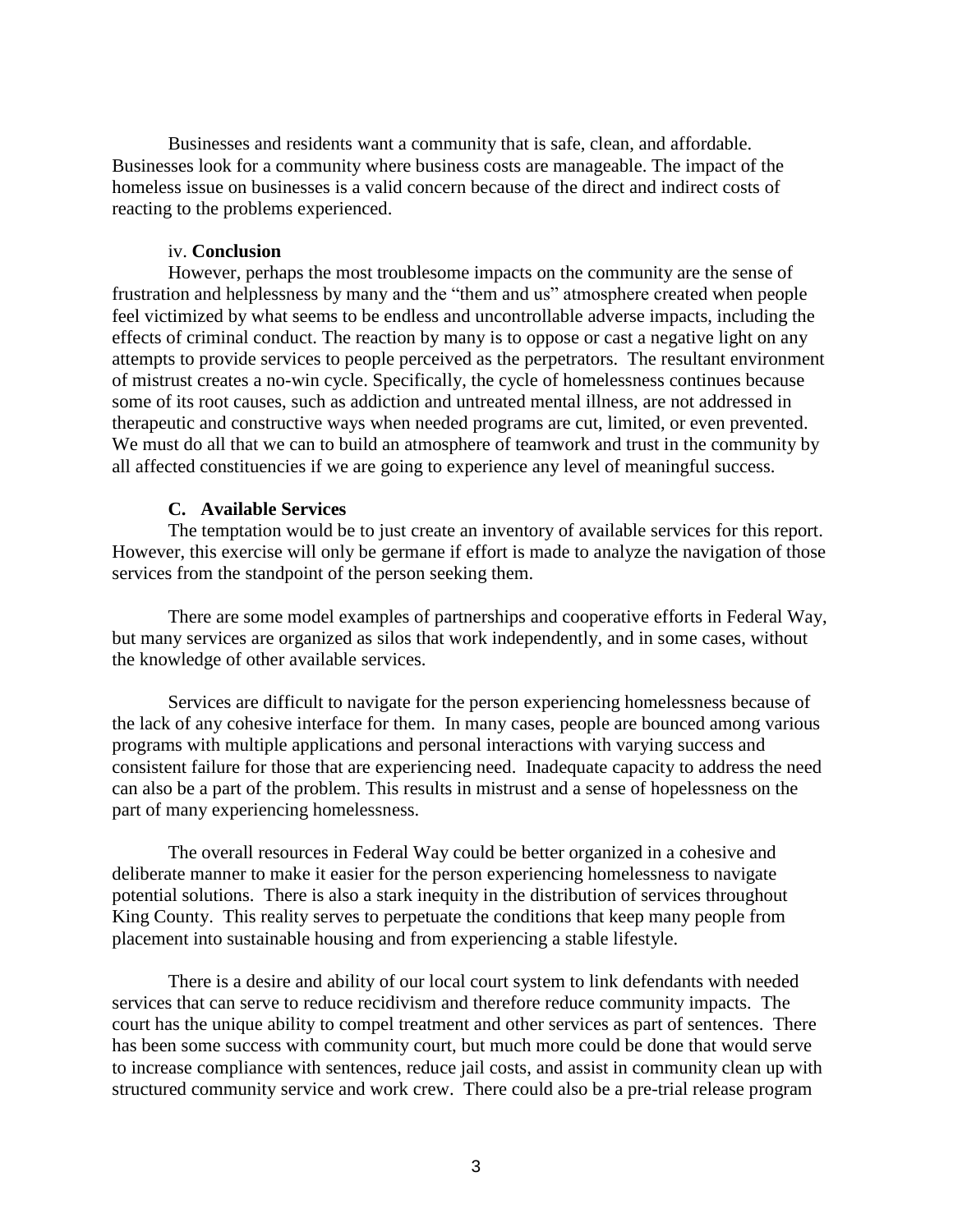that could encourage referrals to treatment and other services if we coordinated existing services with court operations.

Finally, conflicting regulations and policies in the myriad programs offered contribute in many cases to ineffective or inconsistent delivery of services. There needs to be a broader conversation about how government regulations and organizational policies are actually hampering efforts to address homelessness.

# **III. STRATEGIC PLAN FOR PROPOSED SOLUTIONS**

#### **A. Overview**

As noted, individuals and the community at large are "experiencing" homelessness. This means that any strategy must address the root causes and the adverse effects of homelessness on individuals, families, and the community at large. Facing an issue of this magnitude, we must act with decisiveness and urgency.

We must view solutions holistically with the understanding that unintended consequences can be avoided if we work together, are honest with ourselves and each other, and do not invest ourselves in an idea or ideology that may feel good but does not do much good.

Focusing too much on the effects on the community will become a resource-intensive, never-ending battle unless we address individual root causes. Focusing too much on individual root causes and ignoring the community effects will create a crisis of public confidence in programs intended to work compassionately with individuals experiencing homelessness.

Focusing too much on the effects to the individuals experiencing homelessness without addressing root causes perpetuates their problems and does not do enough to help them achieve a stable lifestyle and permanent housing. Focusing too much on the root causes without ameliorating the immediate impacts keeps the person in a state of perpetual instability, making it difficult to make progress on root causes.

We must also be realistic that many of the solutions that would work best are beyond our reach as a community due to high costs and a significant lack of local resources. However, we have opportunities to maximize existing resources and seek additional outside resources if we work together. A regional approach may be the best way to leverage resources and increase the impact of services.

## **B. The Path to Solutions for Individuals**

It is essential when developing solutions for individual root causes and individual impacts that compassion is always in balance with accountability. Too much compassion leads to dependency with little progress for the individual served. Too much accountability, such as zero tolerance policies, leads to individuals being cut off from needed programs for relatively minor rules violations.

Services should be coordinated and strategic and should always strive to see each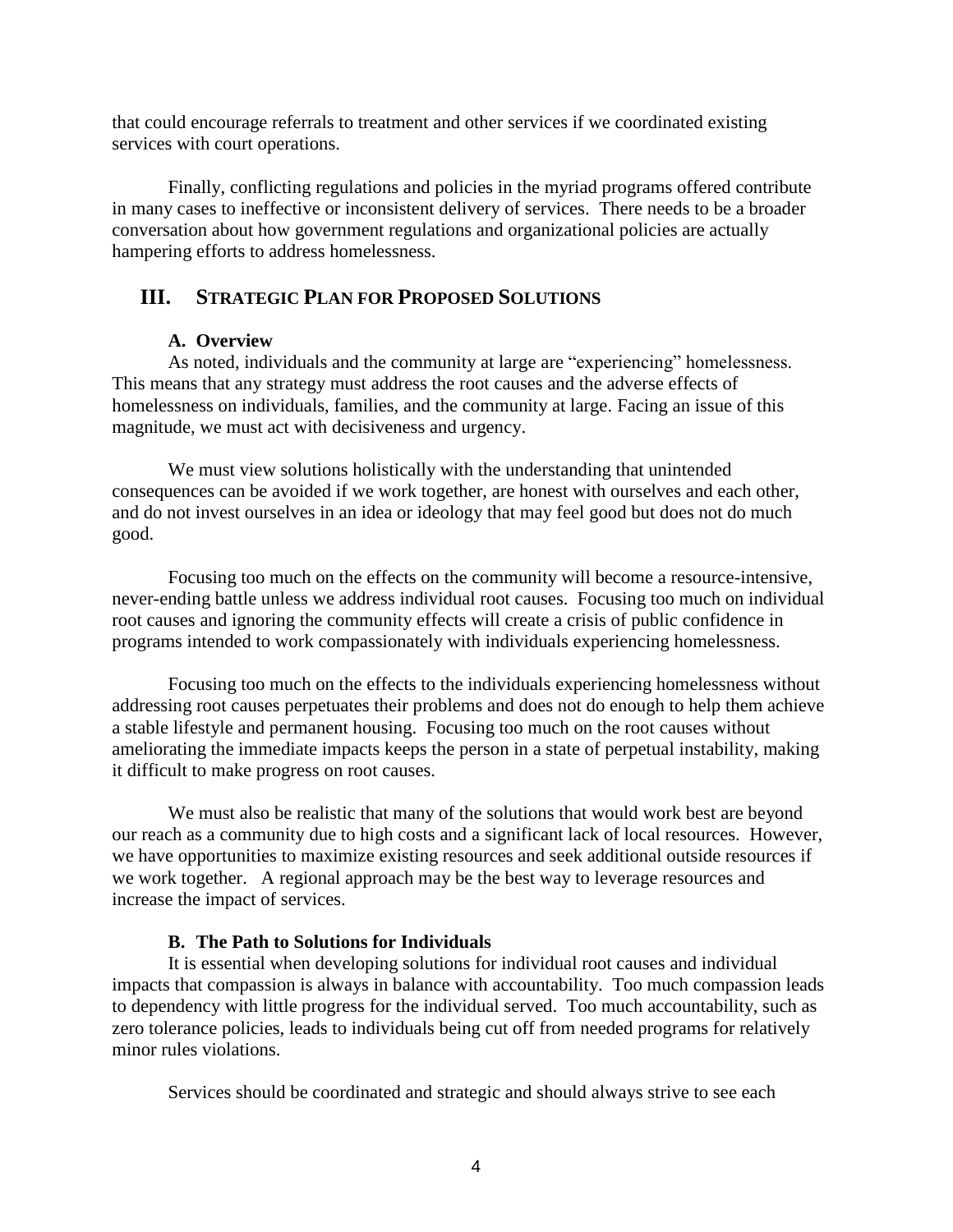person as having unique challenges. We need to adopt a belief that compassion requires us to provide people with the opportunity to seek and achieve permanent solutions. It is not compassionate if we encourage long-term dependency on services and charity to the exclusion of encouraging self-sufficiency, productivity, and a stable lifestyle.

In order to maximize the positive impact on those we intend to serve through the services we offer, there must be a community-coordinated response with an ongoing ethic of compassion by those delivering services coupled with an expectation of progress and accountability by the person receiving those services. However, we cannot hold people accountable for progress if we do not provide a clear path for them to follow with specific achievable benchmarks that can measure their progress.

The challenge is to provide a coordinated continuum of solutions that align with the spectrum of root causes with the most difficult to address on one end and the easiest to address on the other end. The continuum of solutions should be organized in a way that recognizes where the suggested solution fits in a continuum of needs. The continuum of needs can be broken down into broad categories such as "in crisis", "vulnerable", "stable", "safe", and "thriving". Applicable services can then be organized within those categories in a manner that provides for progress from "in crisis" to "thriving".

There must be clear paths for the community and the affected individual that allows for an organized, prompt, and proper assessment and referral to needed services. This means that we must be willing to organize and augment existing services and aggressively seek additional resources to fill identified voids. This is especially true for mental health and addiction intervention and treatment which are sorely lacking proper financial support and availability in our community. The same can be said for many other needed resources, such as shelters and affordable housing.

We must see solutions as part of an ongoing cycle and not as a temporary Band-Aid that masks the underlying cause(s). The individuals experiencing homelessness can then be met where they are<sup>1</sup> in the spectrum and can begin a path of solutions that will lead them on a continuum of progress to sustainable housing and stable lifestyles.

#### **C. The Path to Solutions for the Community**

When addressing community impacts and problems, we must do so holistically. We must find ways to work together to tackle the issues we confront in a unified, constructive, and systemic manner.

Some policies penalize property owners for "allowing" homeless encampments. Other policies increase scrutiny of and exact consequences from service providers that are perceived to be an attraction to people who create problems for the community. These policies may perpetuate the "them and us" environment that makes any meaningful progress impossible.

With that said, service providers should be able to justify the utility of their program by striving to make it a part of the coordinated continuum of solutions that leads to positive

 $1$ <sup>1</sup> The who, what, where, when, and why of each individual's circumstances.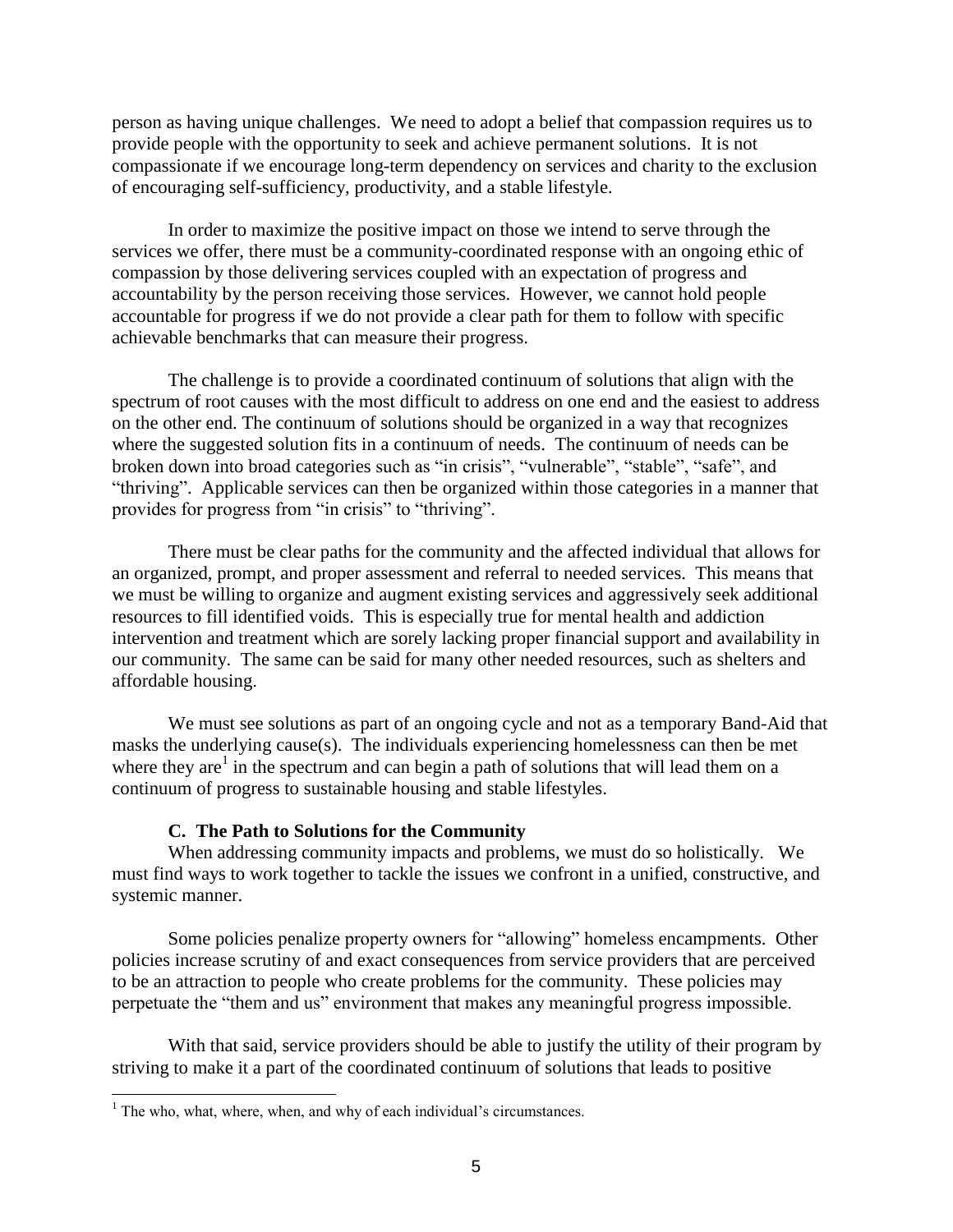outcomes for the individuals they serve. The City must ensure that service providers it funds be able to show an objective measure of their success. In addition, property owners and businesses should strive to be part of the solution wherever they can.

Ideally, those experiencing community impacts should see the benefit of successful programs that benefit the very people that are perceived as causing problems. Just as true, those offering services should see the benefit of reducing community impacts as a justification for increased public confidence in, and the continued existence of, the offered programs.

Defending our respective "sides" of the arguments builds barriers that make solutions impossible. Communication, respect, and understanding will break down barriers and will allow us to reach for solutions that embrace the compassion and the accountability we need.

In sum, we must maximize resources through partnerships and strategic alliances that address individual and community impacts as a team and not as adversaries.

# **IV. RECOMMENDATIONS**

The Homelessness Task Force makes the following recommendations:

#### **A. Addressing Impacts for Individuals Experiencing Homelessness**

**1. Recommendation 1 – Expand Shelters as Gateways for Progress** Encourage the expansion of Federal Way's shelter capacity to make it available on a year round basis and then make the shelter system an integral part of a continuum of care model. Communities with year round shelters experience twice the rate of success as Federal Way. Shelters should be linked directly to all other services and programs offered in the community. *See* Appendix B for more details on shelters.

## **2. Recommendation 2 – Create a Community Coordinated Response**

Create an ongoing Federal Way collaborative group, staffed if and when funds are available by a new paid staff member in the Community Development Department, Community Services Division, and charged with coordinating and maximizing services and positive outcomes for people experiencing homelessness using the continuum of care and progress model. This group would:

- a.Create the mechanism for providing the continuum of care and paths to success for people experiencing homelessness in our community;
- b.Research the pros and cons of having a facility similar to Pierce County and other communities that provide for immediate care and referrals for ongoing care;
- c.Based on the work of the Homeless Taskforce, create a strategic plan to coordinate housing, health, behavioral health, reentry and emergency services;
- d.Create a public campaign that educates and offers opportunities for community members to meaningfully engage in being a part of the solution;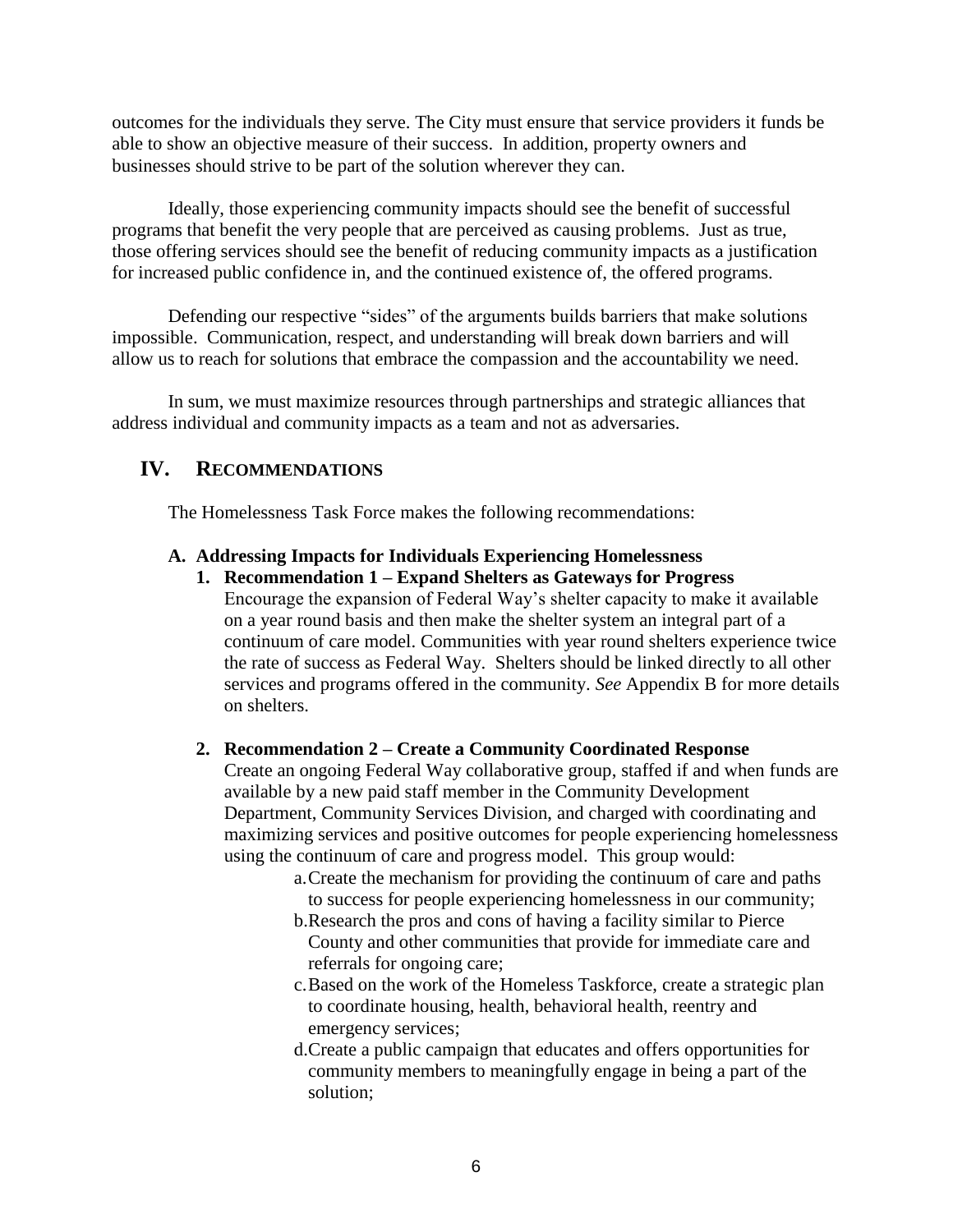- e.Analyze how some rules and regulations may exacerbate homelessness and make recommendations for remedying those defects;
- f. Cooperate on grant-writing and other financial initiatives;
- g.Evaluate its own success rate in reducing homelessness in Federal
- Way on a bi-annual basis and re-adjust its efforts as appropriate.

The group could include, but not be limited to, healthcare providers, substance abuse counselors, mental health professionals, King County Public Library System, South King Fire & Rescue, Federal Way Public Schools, Highline College, Green River College, Bates Voc-Tech, Renton Voc-Tech, apprentice programs, trade unions, employer groups, police, courts, City community services personnel, City Human Services Commission, landlords, human services agencies, businesses, outreach providers, low-income housing developers, people who have themselves experienced homelessness currently or in the past, members of the Homelessness Task Force, and other key groups and individuals.

**3. Recommendation 3 – Develop a Community Coordinated Outreach Program** As an extension of Recommendation 2, develop a citywide targeted outreach plan to ensure that people are engaged with and connected to coordinated services and housing opportunities in a consistent and well-documented manner. Outreach teams would be especially useful when encampments are dismantled. Language used should model caring and respect. The use of peer mentors would be one way to establish the type of outreach that can increase the chance of positive outcomes (*See* Recommendation 8).

#### 4. **Recommendation 4 – Create or Expand Online Resource.**

There should be an easily accessible online resource listing local/regional services available to those in need, including those who are currently experiencing homelessness or are on the brink of becoming homeless. The resource must be updated regularly and should include, but not be limited to, shelters, emergency housing, rental/mortgage/utility assistance, and general human services. The City could either create such a resource itself, cooperate with the county and other nearby municipalities, or work in collaboration with 211.

**5. Recommendation 5 – Increase the Availability of Affordable Housing and the Effectiveness of the Coordinated Entry System**

Look for ways to increase affordable housing in Federal Way and improve collaboration with the King County Coordinated Entry system to increase housing placements. *See* Appendix B for more details on affordable housing.

#### **6. Recommendation 6 – Increase the Equitable Delivery of Services**

Develop a strategy in conjunction with the community coordinated response team to address inequitable delivery of services and housing solutions in Federal Way. This includes the full spectrum of services including, but not limited to, mental health treatment, addiction treatment, shelters, and other programs that can be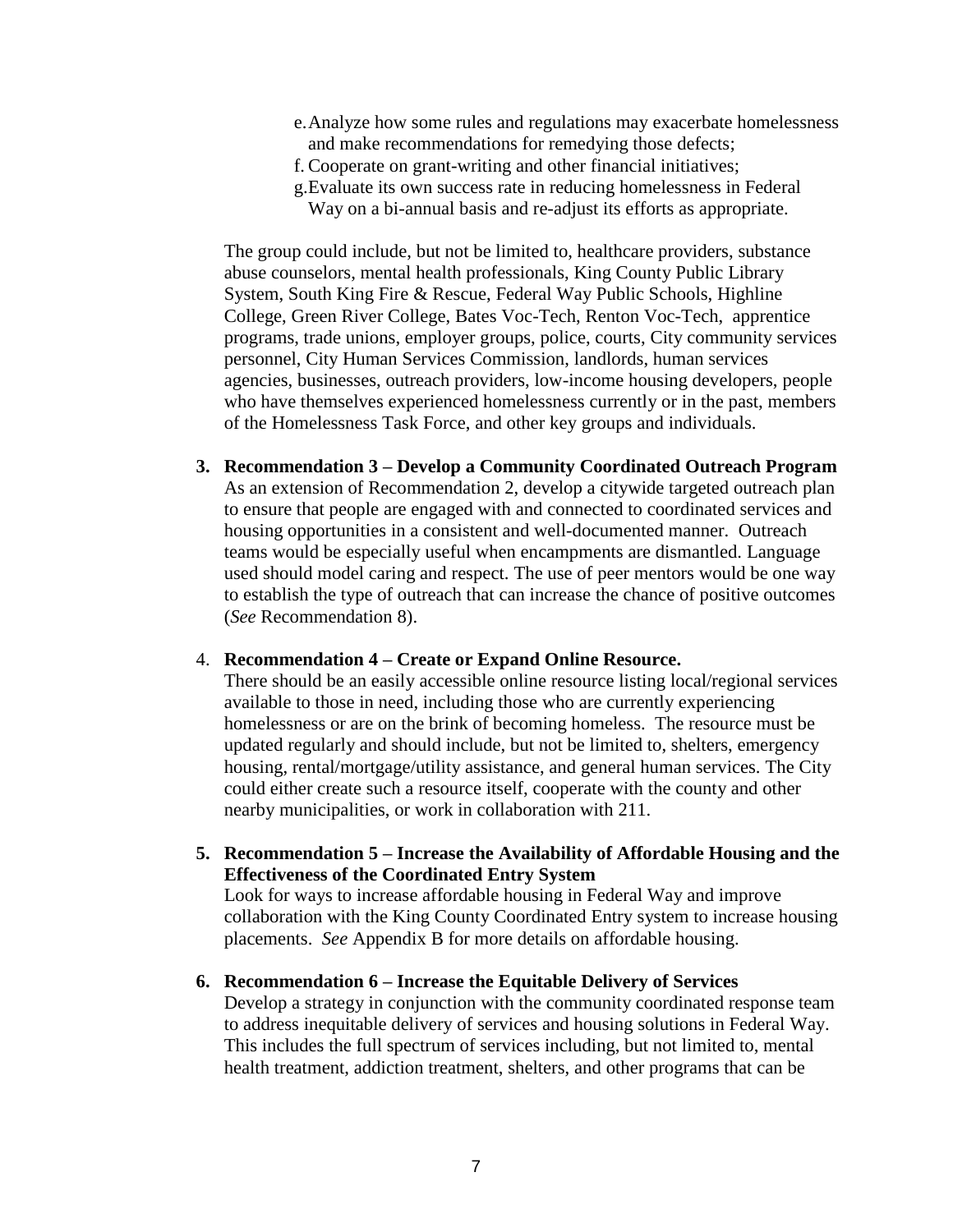utilized by people experiencing homelessness in Federal Way to help them achieve sustainable housing and a stable lifestyle.

**7. Recommendation 7 -- Partner with local agencies to install public phones** Though many individuals in need and/or experiencing homelessness have cell phones, they are usually pre-paid with available minutes that run out quickly. Telephone access is a necessity for scheduling appointments for social services, medical appointments, check-ins with probation offices, and other inquiries regarding legal services, just to name a few. Without telephone access, there is a higher chance of missed opportunities to access available services. Therefore, it would help to install free phones at transit centers, libraries, and other public places for those in need and/or experiencing homelessness to access. To avoid misuse of phones, they could dial directly to 211, be outgoing only, or limit area codes.

#### 8. **Recommendation 8 -- Hire and Train Peer Navigators**

Many people experiencing homelessness have experienced some type of trauma. These individuals are less likely to accept help and seek out assistance from individuals to whom they do not relate or whom they do not trust. The best way to understand something is to hear it explained by someone who has had similar experiences and has been in "your shoes." Peer navigators are individuals with "lived experience." They have overcome addiction, found stable housing, and/or successfully sought treatment for mental health disorder. Peer navigators have the ability to connect to the homeless community genuinely and are more likely to build trust more quickly. They would provide referrals to resources and assist with benefit acquisition. They could work either for a partnering organization or for the City of Federal Way Community Development Department, Community Services Division.

## **B. Addressing Impacts on the Community**

## **1. Recommendation 1 – Allow a Safe Parking Program**

All Home findings for King County in 2018 show that the largest portion of the unsheltered homeless community is living in vehicles (28%), which is a 46% increase over 2017. <sup>2</sup> Therefore, it would make sense to allow churches to offer the opportunity for individuals temporarily residing in their vehicles to use parking lots after hours for overnight safe parking with limitations and requirements based upon the size of the parking lot, its location, duration and frequency of offered use, and the availability of security, sanitary facilities, and garbage control. Consider necessary changes to Federal Way Revised Code (FWRC) to allow such a program with reasonable restrictions and requirements for a use permit. (Currently, under FWRC 19.130.290, it is illegal to sleep in a vehicle in a residential zone for more than fourteen (14) days in any 180-day period. However, there is some emerging case law suggesting that such

<sup>2</sup> <http://allhomekc.org/wp-content/uploads/2018/06/combined-infographic-PIT-2018-1.pdf>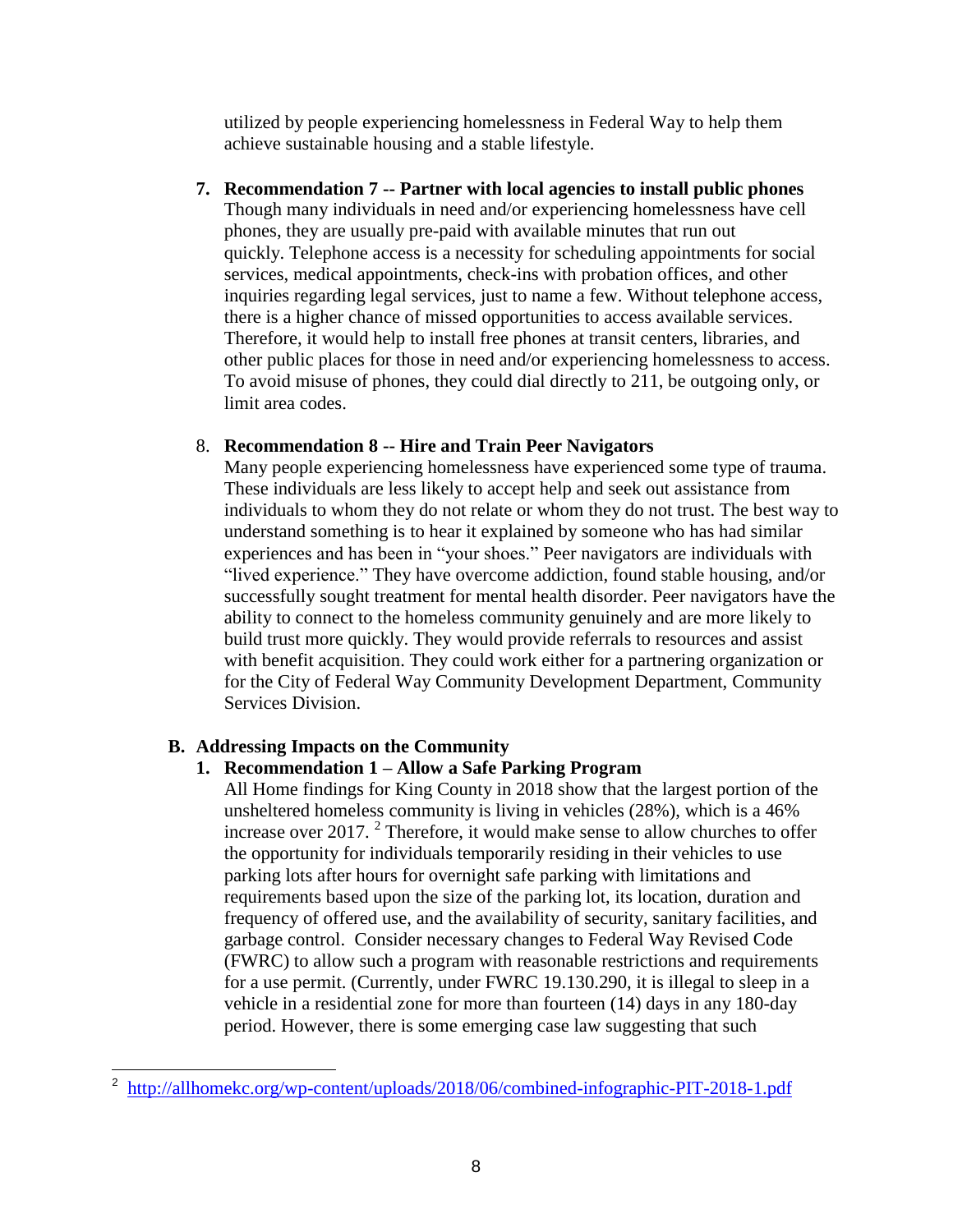restrictions, when applied to churches, must be limited to regulations that are necessary to protect public health and safety.)

- **2. Recommendation 2 – Create a Group to Coordinate Clean-Up Programs** Create a group that analyzes the numerous ways to effectuate the beautification and clean-up<sup>3</sup> of our community and then implements best practice recommendations (work crew, structured community service, partnerships, subscription services for security and clean-up, etc.). Best practices should include prevention, mitigation, and remediation. *See* Appendix C.
- 3. **Recommendation 3 – Continue Vigilant, Effective, Collaborative, and Mission-Focused Law-Enforcement**

City of Federal Way Police must maintain its vigilance in fighting crime and criminal behavior and continue its efforts to prevent future crimes from happening. This takes a tremendous amount of effort from limited law enforcement resources. Currently, the City of Federal Way Police has an entire team of officers who devote all of their time to homeless issues in an effort to supplement patrol and other police and City resources. Networking with other cities' and regional efforts and sharing successes and new ideas is helpful. What works in one place may work in another, and there is no need to reinvent the wheel if not necessary. Police should continue with its collaborative citywide efforts, which include all of the resources represented in the Homelessness Task Force. It will take a multi-faceted approach to produce meaningful and effective solutions to these complex issues. Lastly and most importantly, police must remain committed to its mission to keep the people they serve safe and secure in their daily life.

**4. Recommendation 4 – Better Coordinate with Criminal Justice Programs** The Municipal Court has had promising results with Community Court. More investment needs to be made to incorporate restorative practices in conjunction with the proposed community coordinated response. Defendants seen in court can then interface with existing community programs that can help reduce recidivism.

#### 5. **Recommendation 5 – Prevent the Re-establishment of Dismantled Encampments.**

Dismantling encampments will only be effective if the City continues to monitor and enforce the closure. There will always be time, effort, and cost to cleaning up, but areas should be monitored to prevent them from getting into an extreme condition. Also, private landowners should be encouraged to pool resources to hire a security firm. Furthermore, the use of underbrush clearing techniques has been one of the most successful tools to prevent reoccupation of land parcels once they have been cleared. This technique is very expensive to the landowner and therefore can be prohibitive to many. A cost analysis/comparison should be considered.

<sup>&</sup>lt;sup>3</sup> Clean-up can be broken down into two categories; street litter clean-up and encampment clean-up. Encampment clean-ups include human waste.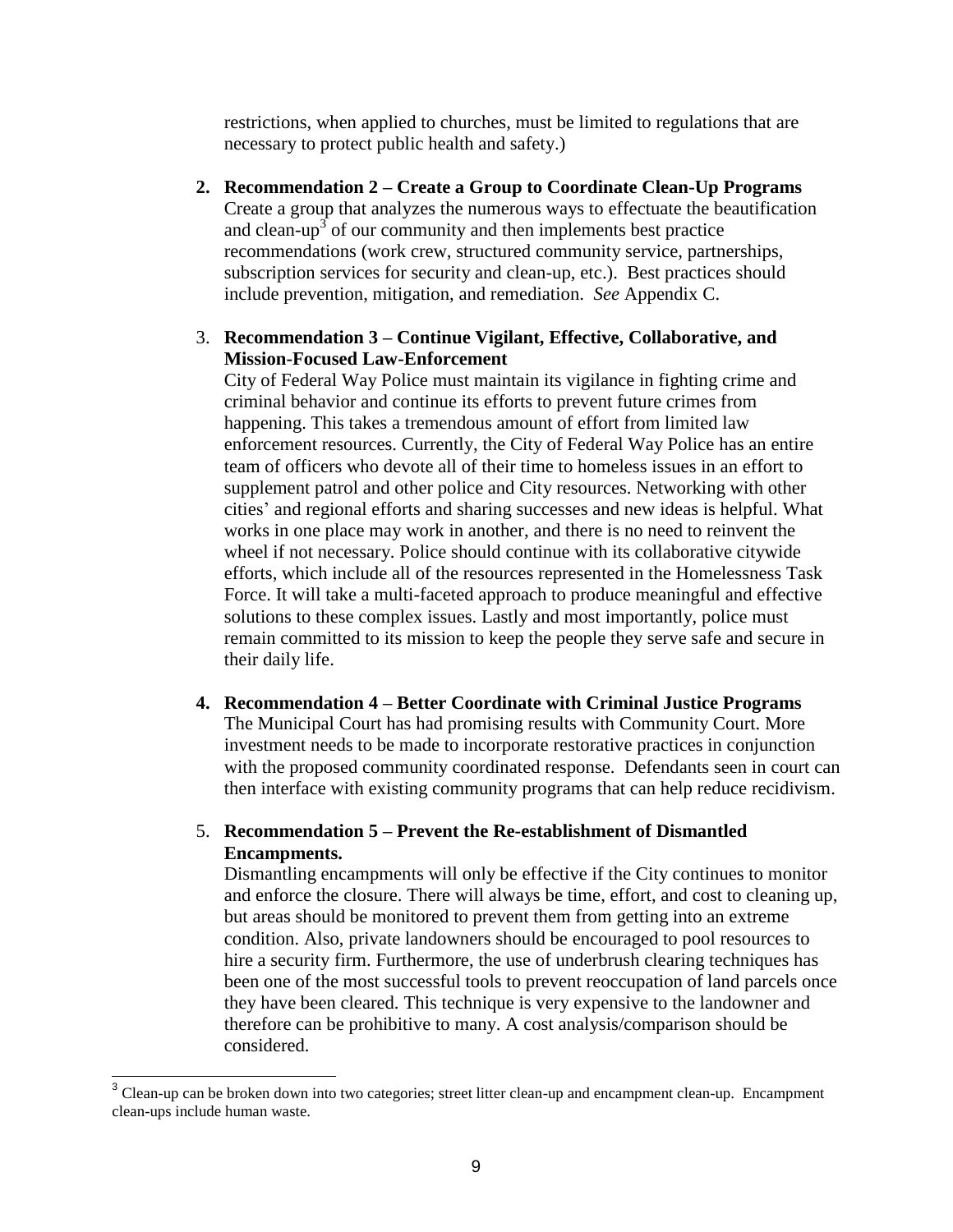# **V. CONCLUSION**

The observations and recommendations will be for naught unless we find a way to work collaboratively to address all aspects of homelessness, not just what appeals to a narrow interest or that only provides for a narrow approach. We have much to do and few financial resources with which to do it, but we will succeed if we bring our collective will and determination to work towards the common goals of bettering both our community and the lives of people experiencing homelessness or otherwise in need who eventually can become our good neighbors.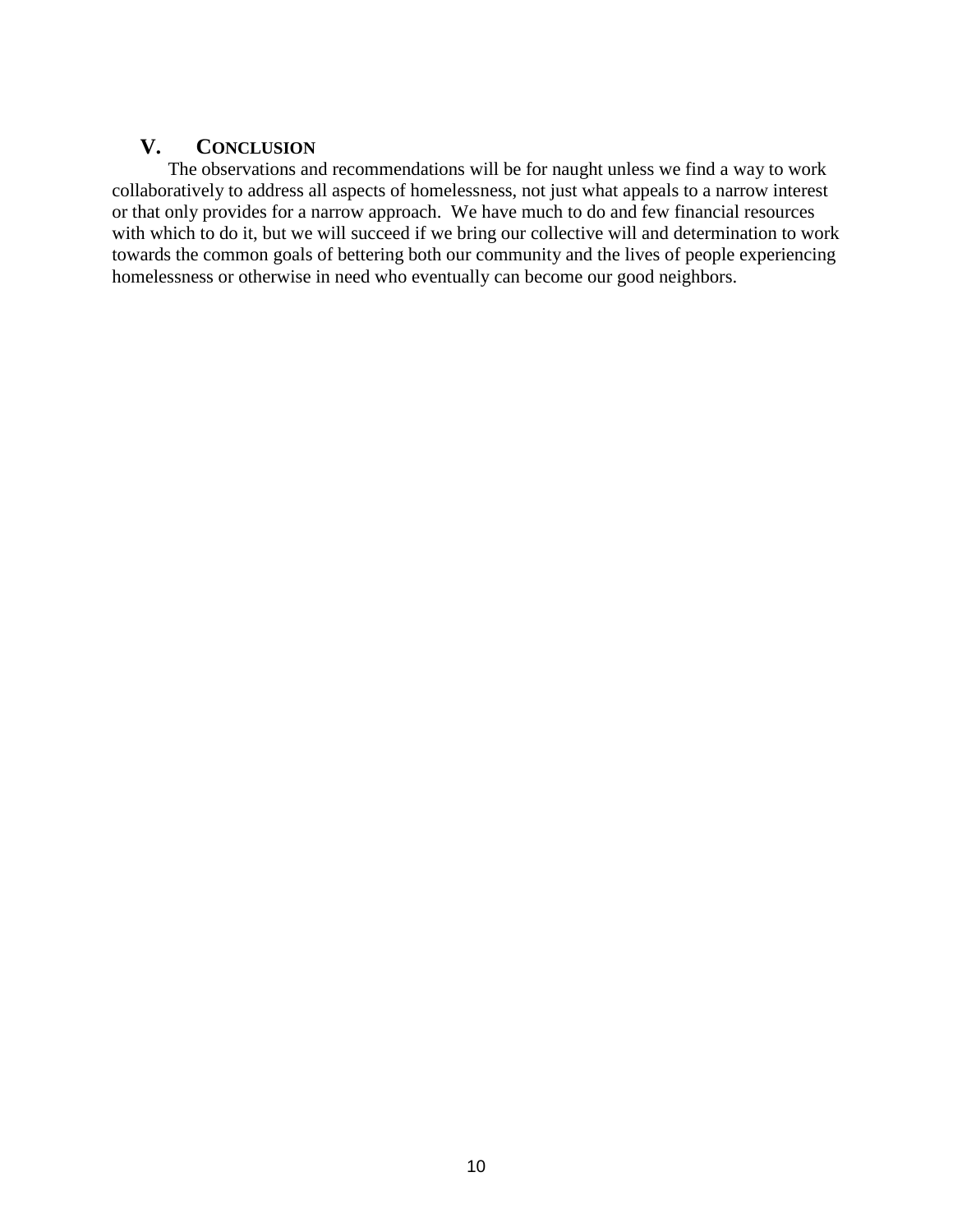# **Appendix A**

Available data mirror the expression of the community and reflect an increase in homelessness, both at a regional and local level. The 2018 Count Us In report<sup>4</sup> tracks the number of persons experiencing homelessness on one single night and found 12,112 people experiencing homelessness in King County on January 26, 2018 when the One Night Count occurred. This included 5,792 people in shelters, safe havens, and transitional housing. A total of 6,320 people were unsheltered, or living on the streets, representing a 15% increase over 2017. In Federal Way, the 2018 Count Us In found 176 persons who were unsheltered, up from 106 who were unsheltered in 2017. Information from the January 2018 One Night Count on people who were in shelters, safe havens, or transitional housing is unavailable at this time for Federal Way. Furthermore, in the 2018 Count Us In survey, 4% of respondents reported living in Federal Way at the time of their housing loss, a percentage exceeded only by Seattle and Kent and representing the same percentage as Renton. Federal Way is a city of 96,350 according to 2017 estimates,<sup>5</sup> while the Federal Way Public School District serves an even larger population of about 120,000 people.<sup>6</sup> Tragically, per the King County Medical Examiner's Office's "Presumed Homeless," there have been ten deaths in 2018 of individuals presumed to be homeless in Federal Way.

Additionally, nonprofit organizations are reporting a similar increase in the number of Federal Way families and individuals accessing services, as reported in applications and/or quarterly reports submitted to the City of Federal Way. Most programs accessed by Federal Way residents are not located in the City of Federal Way, meaning residents must go elsewhere to access critical services to address homelessness. Thirteen<sup>7</sup> of these programs report having served 656 households from Federal Way comprised of 1,023 individuals in 2017. The 656 households may be duplicated if a household accessed more than one of the thirteen services. The thirteen programs represent a spectrum of homeless services from outreach and day services to shelter and permanent housing programs. These programs do not include all homeless services programs in the region that Federal Way residents are accessing. Nor do the thirteen programs reflect people experiencing homelessness who resolved their situation on their own.

Furthermore, Mary's Place, the organization that runs the family call-in line for accessing shelter, reported a total of 54 families (i.e., with children) calling in from Federal Way for emergency shelter in quarters one and two in 2018. Of these 54 families from Federal Way, 19 were able to access shelter, meaning that 35 Federal Way families who met the criteria of either

 $\overline{a}$ 

<sup>4</sup> All Home King County, 2018 Count Us In Report,<http://allhomekc.org/king-county-point-in-time-pit-count/>

<sup>&</sup>lt;sup>5</sup> State Office of Financial Management. *See* <https://www.cityoffederalway.com/page/demographics>

<sup>&</sup>lt;sup>6</sup> Federal Way Public Schools. *See* <https://www.fwps.org/Page/2612>

 $<sup>7</sup>$  The thirteen programs referenced are: Catholic Community Services, Federal Way Day Center; Catholic</sup> Community Services, Reach Out; DAWN, Housing; Friends of Youth; Transitional Living Program; FUSION, FUSION Transitional Housing; Hopelink, Housing; Hospitality House, Shelter; Kent Youth & Family Services, Watson Manor; Multi-Service Center, Shelter and Transitional Housing; Nexus Youth and Families, Street Outreach; Mary's Place, A Place to Call Home Mary's Place; REACH, Center of Hope; and Sound, PATH.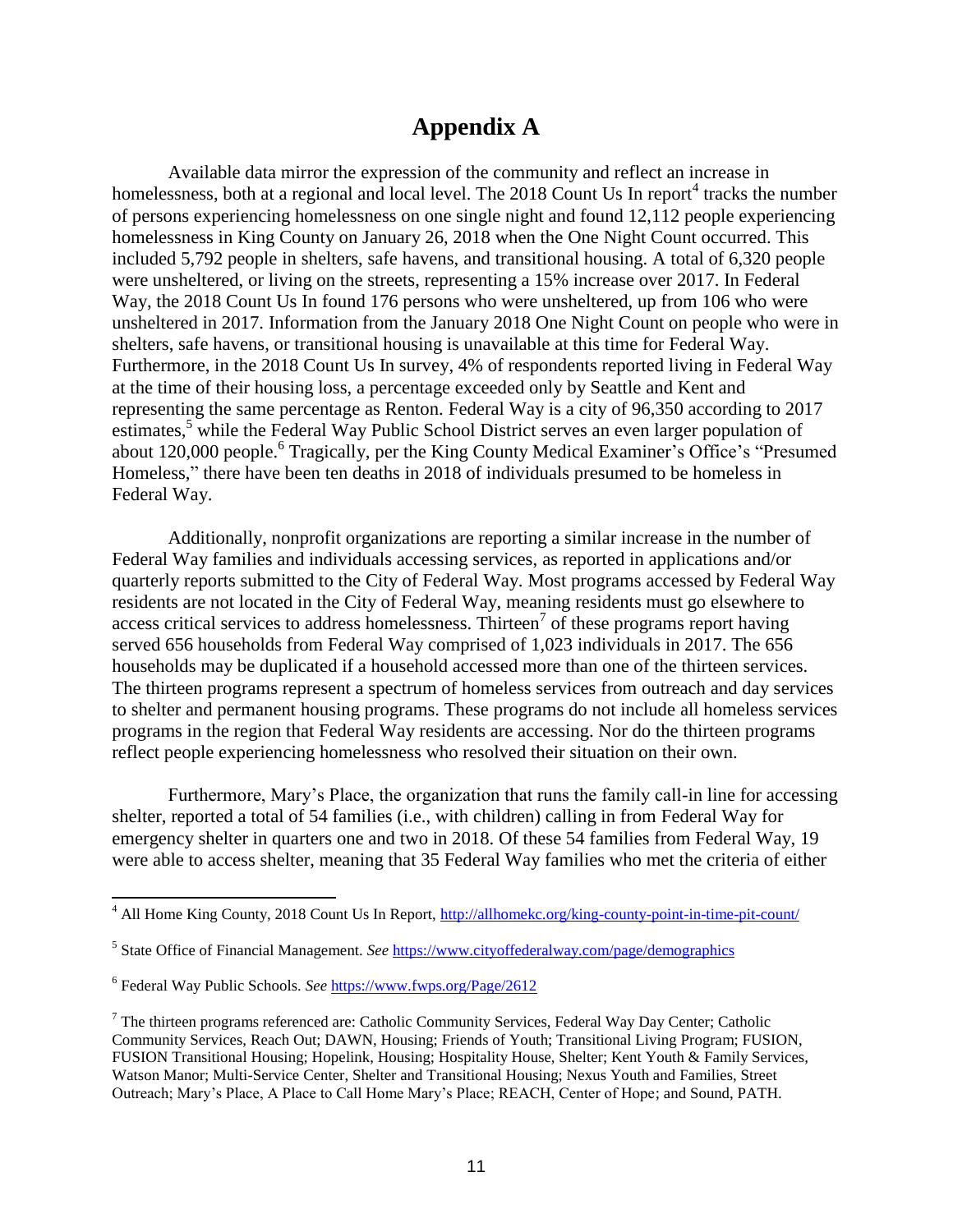being unsheltered or fleeing domestic violence were not able to access shelter. Of the 19 who did get shelter, two families accessed shelter at other agencies, and 17 accessed it with Mary's Place. For these 17 families, additional information is available, as follows. Two families were sheltered in White Center, three families in Belltown, six families in Denny Regrade, one family in North Seattle, and five families in Shoreline.

South King County as a region represents the highest call volume for families, even greater than Seattle, with 151 unique families calling in from South King County<sup>8</sup> cities in quarter two of 2018, compared to 132 families from Seattle.

In the 2016-2017 school year, 483 students in the Federal Way Public Schools experienced homelessness over the course of the year<sup>9</sup>. A total of 74 of the youth were in shelters, 333 were "doubled up" (i.e., staying with family or friends), 15 were unsheltered, and 61 were staying in motels/hotels. This represents a 31% increase over 2015-2016, when there were 368 students who experienced homelessness. The students in families who accessed shelters faced long bus rides and transportation since family shelters are not located in Federal Way. Families access shelters throughout King County, including shelters in Seattle and in north and east King County.

The data represent Federal Way residents who have lost housing but do not tell the stories of each person who might be a single adult, a parent, or a child who does not have safe housing. The data do not reflect the complexity of how people become homeless or the multi-pronged and tailored strategies needed for people to attain and maintain housing in the future. Many people generalize regarding the predominant causes of homelessness, resulting in a perception that a one-size-fits-all approach will provide meaningful solutions.

The shortage of affordable housing is a significant issue, but the focus on increasing the supply of affordable housing without a concerted effort to address the root causes of homelessness for the affected individuals will only temporarily mask the problem. The goal of stable and sustainable housing can only be met by the progress of individuals on a continuum of services that helps them develop the habits and lifestyles needed for success. In other words, time should be devoted to reviewing the elements of success so that we have a better understanding how to address homelessness in constructive and sustainable ways.

Elements of success may include:

- Addiction free or addiction in remission
- **Stable mental health**
- Good physical health and healthcare access
- **Stable and adequate income**
- **Financial literacy**

Good tenant habits

<sup>&</sup>lt;sup>8</sup> South King County references the Southwest County as defined by the Count Us In report and includes Algona, Auburn, Burien, Des Moines, Federal Way, Kent, Milton, Normandy Park, Pacific, Renton, SeaTac, Tukwila, and Vashon, although not all of these cities had families calling in to Mary's Place.

<sup>&</sup>lt;sup>9</sup> Office of Superintendent of Public Instruction (OSPI)[, http://www.k12.wa.us/HomelessEd/Data.aspx](http://www.k12.wa.us/HomelessEd/Data.aspx)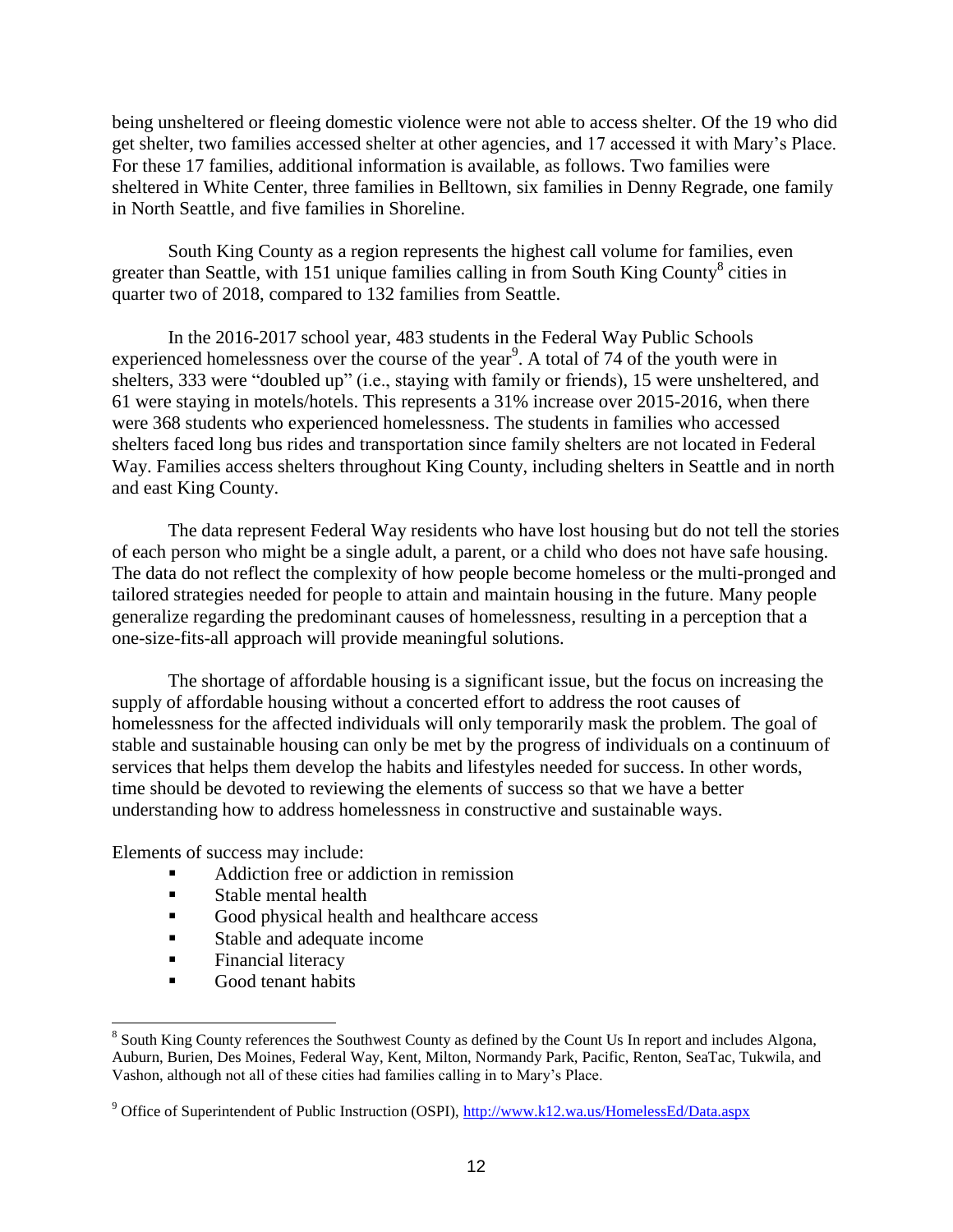- **Marketable skill**
- **Affordable housing**
- Stable relationships/support systems

Services appropriately focus primarily on individual causes. Solutions must also address societal/community and institutional causes.

#### **Individual Causes of Homelessness**

- Substance abuse and addiction
- Mental health issues
- Jail/Prison/Incarceration
- Criminal record
- Domestic violence (defendant and victim)
- No income/Unemployment
- Lack of marketable skills/Job training
- Eviction/Prior issues with tenancy
- Divorce/Separation/Breakup
- Insufficient income (working poor)
- Poor physical health/Disability

#### **Societal/Community Causes of Homelessness**

- Inadequate short-term and long-term shelter services
- Inadequate supply of affordable housing
- Inadequate supply of treatment services
- Inadequate supply of living wage jobs, especially for convicted individuals
- Inadequate supply of tenant training
- Inadequate supply of financial literacy training
- Inadequate coordination with existing resources for job training
- **Inconsistent availability of affordable health care**
- Disproportionate impacts for members of marginalized groups

#### **Institutional Causes of Homelessness**

- **Inadequate community coordinated response**
- **Inequitable distribution of services and resources**
- Inequitable access to services and resources
- **Fragmentation of services and resources**
- Regulations and rules that cause eviction or ineligibility for minor violations
- Status changes that create ineligibility for existing services (e.g. reaching the age of 18, incarceration, etc.)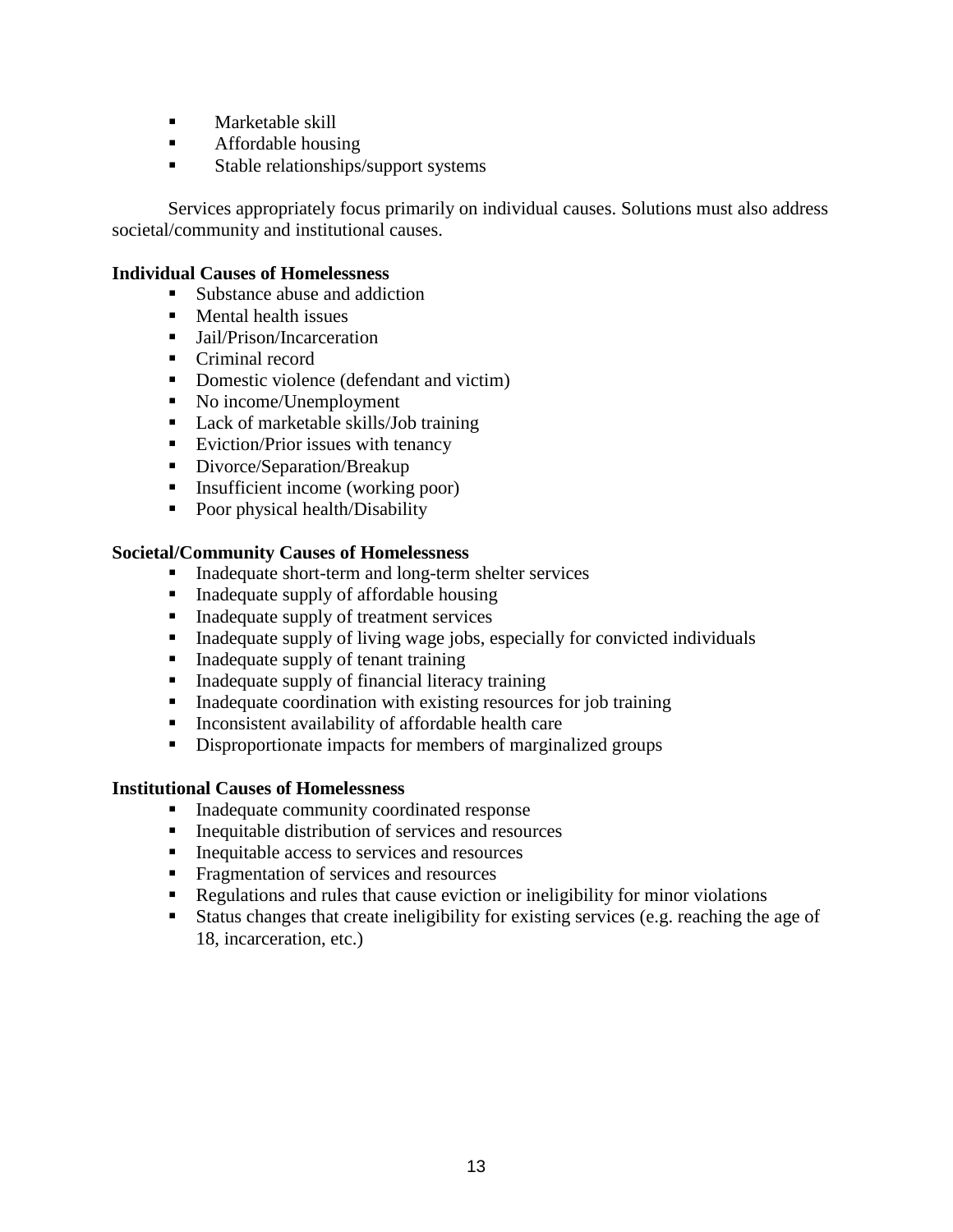# **Appendix B**

Recommended strategies related to shelters

- 1. Begin to identify partners, as well as properties and resources that may be available for year-round shelter, with the goal to have options for single adults, families, and youth. These options could include an exploration with private property owners, as well as an exploration of re-zoning to allow shelters to be sited in private properties or currently vacant City-owned properties. Begin to identify funding streams to develop and operate sustainable shelter programs in the Federal Way community. For example, some of this work was begun with the 2017 Homeless Mothers and Children Initiative (HMCI) that Mayor Ferrell set up specifically to find a place for a family shelter.
- 2. Explore ongoing facility-based crisis services that are in line with national best practices, including:
	- 24/7 service model allowing partners, pets, and possessions
	- Low-barrier access with a Housing First approach whenever possible
	- Housing Navigation services
	- Tailored services for those populations with unique needs, including single adults, veterans, youth/young adults, families with children, and those fleeing domestic violence
- 3. Recognizing that shelter is not the solution for every individual or family, identify and seek to invest in additional crisis response interventions to connect other unsheltered community members to housing-focused services.

Recommended strategies related to affordable housing:

- 1. Seek to increase the affordable housing stock in Federal Way for people with incomes below 30% of area mean income (AMI) consistent with Growth Management Act requirements. Federal Way has more than met requirements for affordable housing for all income groups except below 30% of AMI, an income group for which *no* nearby jurisdiction is meeting requirements. Obviously, this group is more of a challenge.
- 2. Consider ways to reduce development barriers, such as zoning restrictions, parking requirements, and impact fees.
- 3. Complete a comprehensive inventory of the housing stock in Federal Way, assess the need for additional affordable housing, and identify next steps.
- 4. Consider incentives for developers to encourage the inclusion of affordable units in new development projects.
- 5. Sign onto the Inter-local Agreement of the South King Housing and Homelessness Partnership.
- 6. Create and/or seek additional funding streams for ongoing subsidies and housing voucher programs.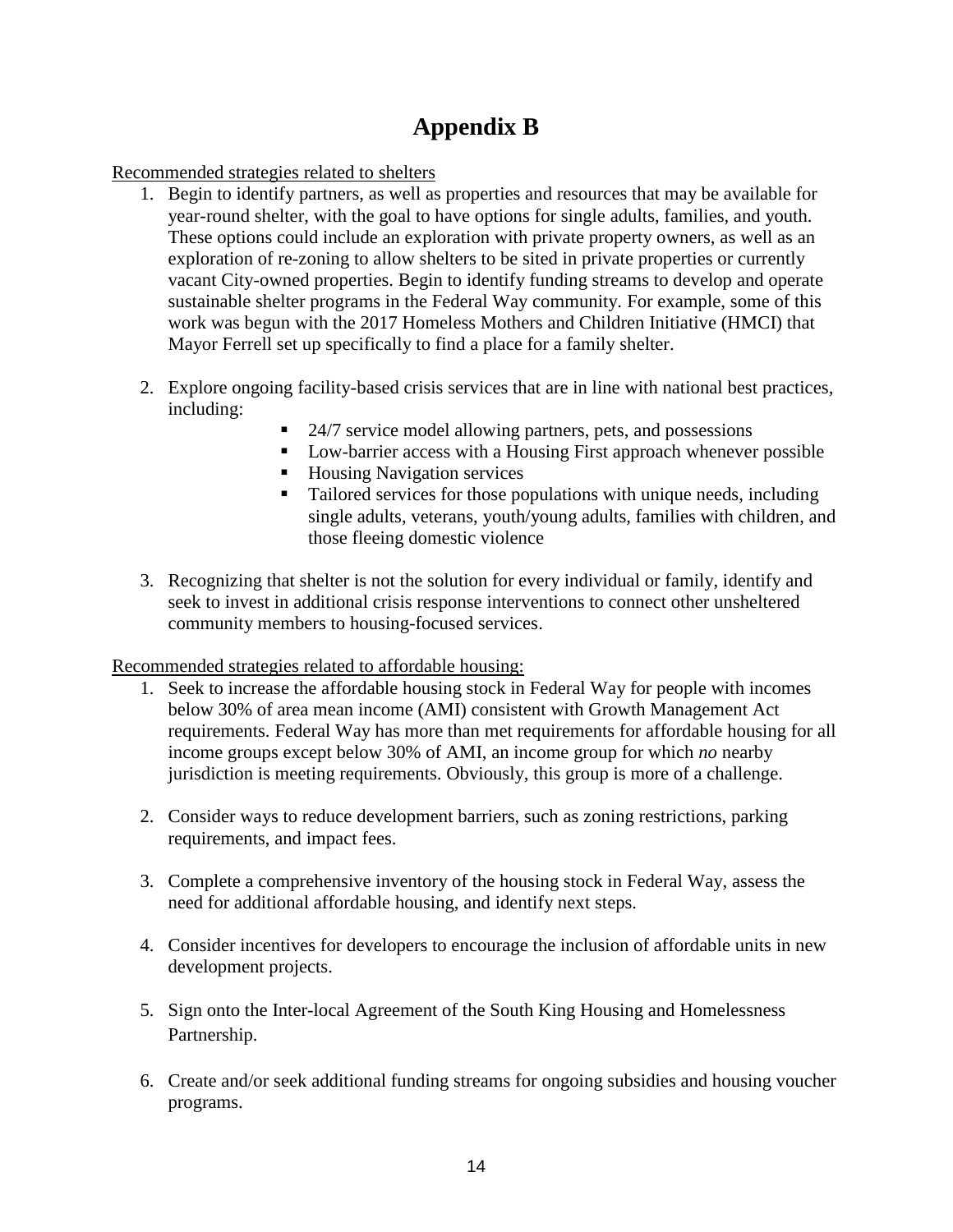# **Appendix C**

#### **Work Crew and Community Service**

The City of Federal Way Municipal Court currently contracts with the Washington State Department of Corrections for Work Crew. This program serves as an alternative to jail. The defendant is charged \$15 per day, but the city advances the money out of the police jail budget with the defendant paying the cost back over time. Court probation staff medically screens defendants to ensure they are fit to work. The Court cannot use work crew in lieu of fines because it is a form of detention. No work is actually done within the City of Federal Way. People sentenced to work crew in Federal Way actually perform their work in Seattle.

#### Recommendations:

- 1. Option 1 would be to expand the contract with DOC at an approximate cost of \$80,000 annually. This would be the same program we currently use, for sentencing in lieu of or in addition to jail time. The difference would be that the work would be done here in the City of Federal Way. There are ways to coordinate with local property owners and businesses to defray the cost of DOC work crew. Many property owners face enormous costs for clean-up. Work crew could be used on a subscription basis to periodically police subscriber's property in exchange for a set monthly or annual fee.
- 2. Option 2 would be for the City to run a work crew program itself. A detailed budget has not yet been formulated for this option. However, it would likely entail equal or greater costs than Option 1 since it would need a paid supervisor and equipment including vans, port-a-potty, tools, accessories (gloves, bags, grabbers), and reflective vests. The City would also assume liability for any issues that arise from the work.

#### **Other Options and Recommendations**

- 1. Explore a trial run of a program like the one in Albuquerque, New Mexico by partnering with a local non-profit. This program gives panhandlers a chance at a change in life by providing them with payment for doing cleanup work around the city. A free meal is also provided. When the job is completed, the person is taken to a facility to pick up his or her check and is put in touch with services. A trial run would cost approximately \$50,000.
- 2. The Federal Way Municipal Court has wanted to create a community service program for a number of years but has not had the resources to do so. The program could be used as a jail alternative as well as a method to help defendants pay off fines. There are models of this program that could utilize non-profits to do the work without a substantial investment of city resources.
- 3. In conjunction with either of the above two programs, consider posting signs in known panhandling locations, as is done in Philadelphia, with slogans urging people to donate to a local non-profit providing services rather than give to panhandlers. Signs can contain a phone number to call or a website to access, allowing one to automatically make a donation.